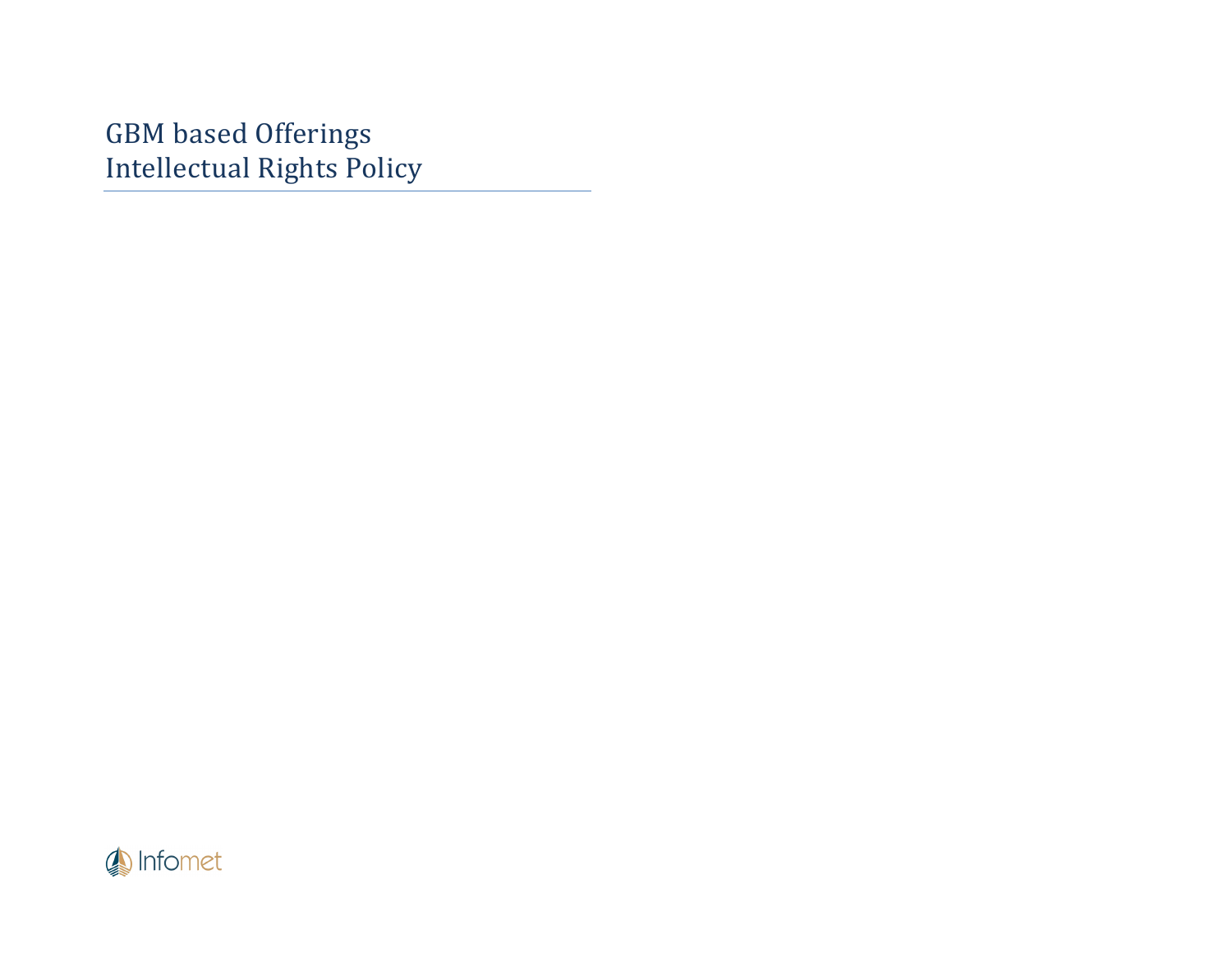#### **1GBM BASED SOLUTION BUILDING BLOCKS**

The following Block Diagram depicts the building blocks of the GBM based Solution, so that the rights can be noted and agreed



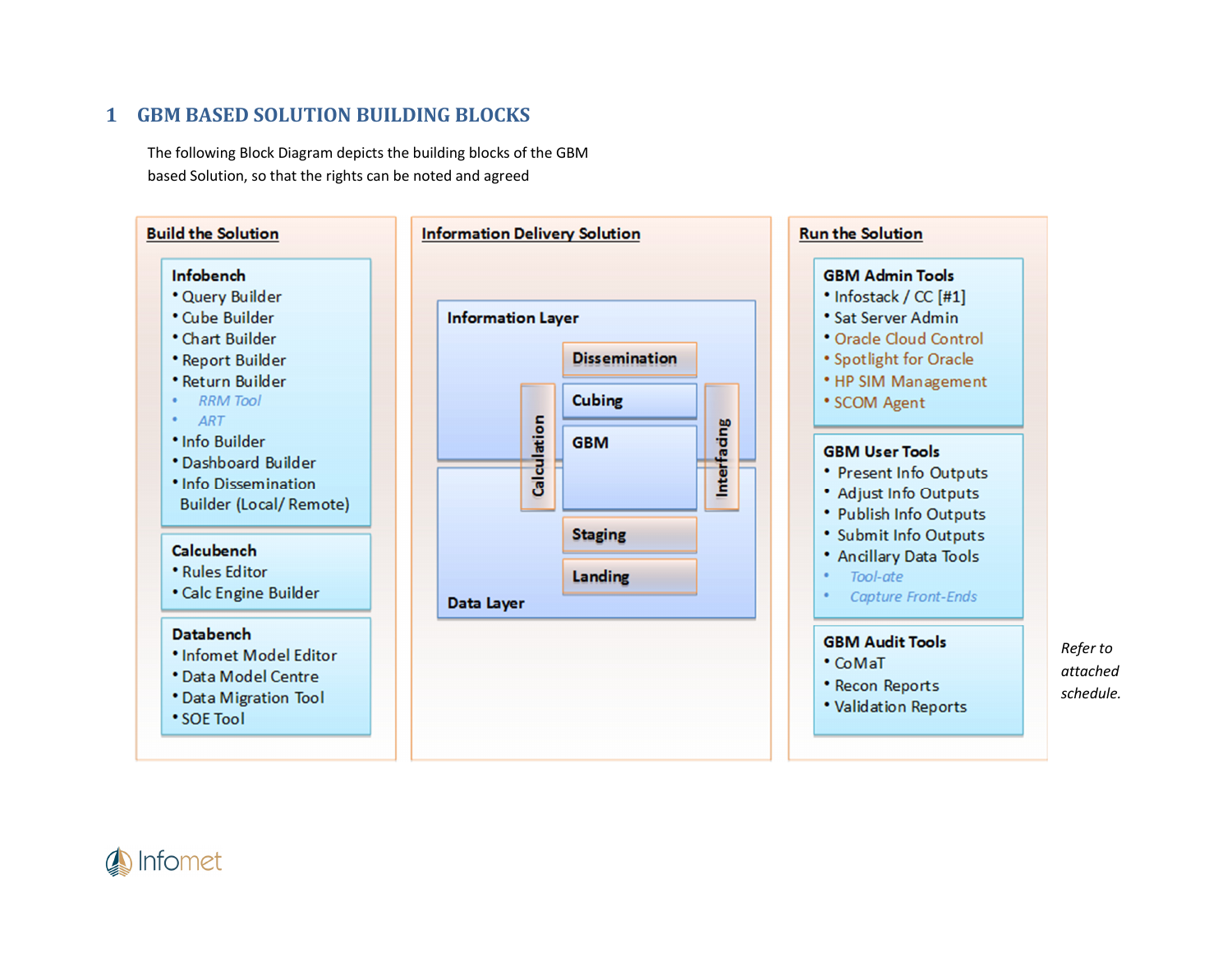#### **2ACKNOWLEDGEMENT OF PROGRAM RIGHTS**

# **2.1 Authorship and Intellectual Property rights**

The Purchaser acknowledges that The Manufacturer is the originator of the GBM based solutions: the GBM Infostack, the GBM Infoboxes and the GBM Solution Boxes for Banking, Investment and Insurance, including the designs, the architecture and the material.

The Purchaser acknowledges that all intellectual property rights (this includes but is not limited to all rights, title and interest, such as copyright, patent rights and trade secrets in the Technology and Intellectual Property rights which the Supplier may have in anything created or developed) with reference to the GBM, vests and remains vested with the Supplier.

The Supplier retains all right, title and interest, including all copyright, patent rights and trade secrets in the Technology and Intellectual Property rights The Supplier may have in anything created or developed with respect to the GBM.

### **2.1.1 Copyrights**

Copyright with respect to **the GBM,** and all it embodies, vests and remains vested with **The Supplier**.

**The Purchaser** shall not copy **the GBM** (data structures, metadata, or software), in whole or in part, except as expressly provided in this section.

**The Purchaser** may have **the GBM** in whole or in part, in printed or machine readable form :-

- • On the designated servers, servicing to designated user workstations:
	- $\circ$  The production server in the main operational data centre.
	- o The 24x7 standby/high availability server.
	- o The server in the main operational disaster recovery centre.
- In a vault for safekeeping: 2 additional copies for archive or emergency restart purposes, to replace a worn copy, to understand the contents of such machine readablematerials, or to store at the off premises location which **The Purchaser** uses for security storage purposes only

**The Purchaser** agrees not to remove or destroy any proprietary marking or proprietary legends appearing on or contained within any **Licensed Software** or **Licensed Materials** and **The Purchaser** agrees that such proprietary marking or legends shall appear on all copies or partial copies of the **Licensed Software**and **Licensed Materials** made by **The Purchaser**.

### **2.1.2 Ownership**

**The Purchaser** acknowledges that **the GBM** is not the property of **The Purchaser** and that **The Supplier** intends that **The** Purchaser will use the GBM only under the terms and conditions of **This Agreement**, with associated **Product Order**and **Work Orders**.

However, **The Supplier** grants **The Purchaser** the right to access and alter the relevant parts of the source code for its own purposes. This right is limited to **The Purchaser** and the Vendors which **the License** may use to maintain, enhance, or interface with **the GBM** – providing that such Vendors or 3rd party agents

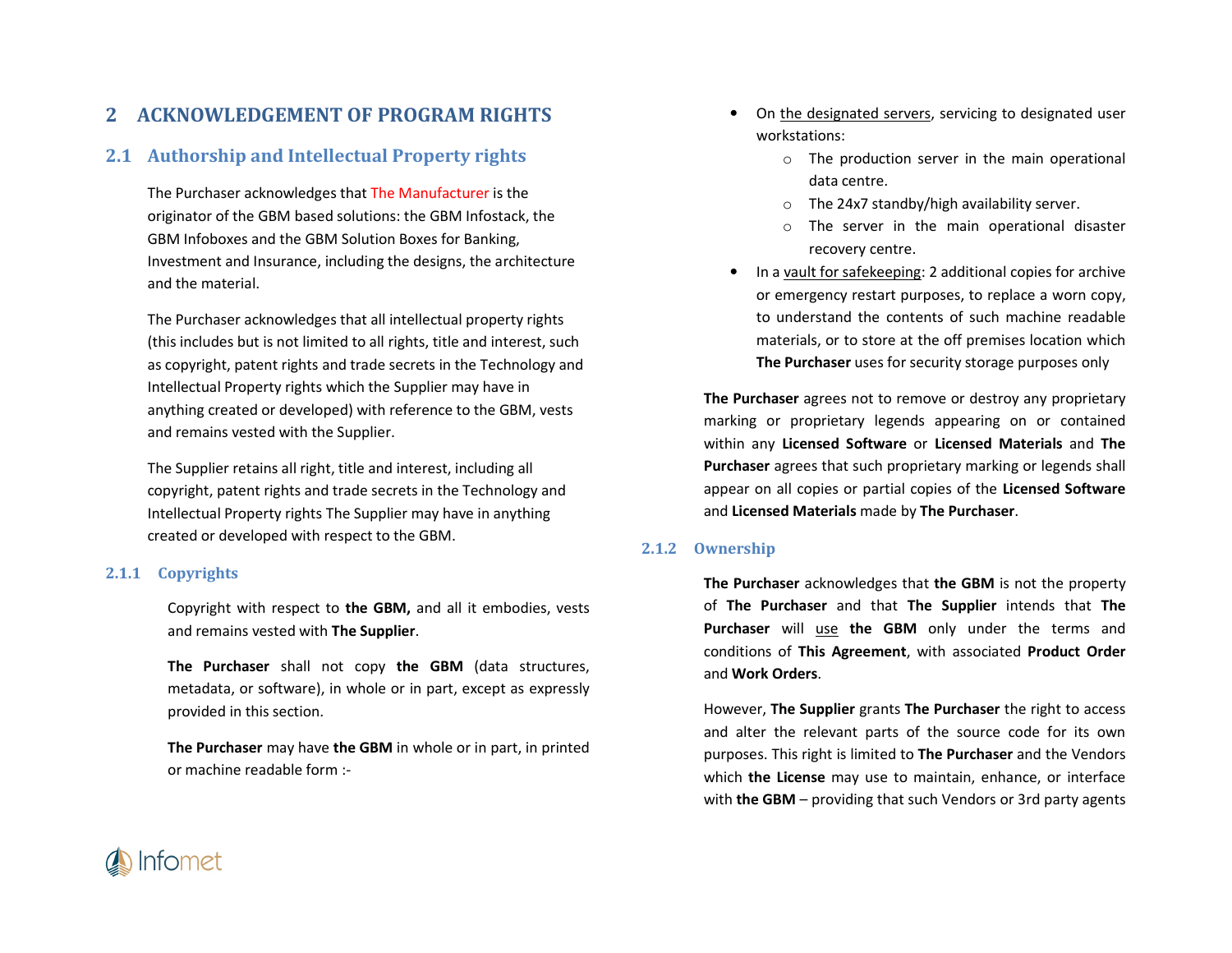signs a confidentiality and non-disclosure agreement with **The Supplier** directly, and for each individual performing work for such Vendor or Agent.

Ownership of **the GBM,** or parts thereof, may in no manner be transferred to any **third party** Agent (as a result of their understanding from similar Agreements with **The Purchaser)** that they may own code produced while performing work for **The Purchaser**.

If **the GBM** or specifications thereof, or any material from which **the GBM** can be reverse engineered is provided to any **third party**, then The Purchaser will be in breach of this agreement and **The Supplier** will pursue its rights to recover damages. **The Purchaser** will also be obliged to assist **The Supplier** in actions to recover the consequential damages from the responsible parties of having provided **the GBM** to such parties.

## **2.1.3 Underlying Components**

**The Purchaser** acknowledges that **The Supplier** holds licenses to use and sublicense various components and/or software and/or bought-in data from external 3rd party vendors (Technology Partners of The Supplier), such as development tools, routines, sub-routines and other programs, as well as data and materials **that The Supplier** may include in **the GBM** or GBM Toolset. Such material shall be referred to as the **Underlying Components.**

- 1. **The Underlying Components** of **the GBM** is appropriately sourced by **The Supplier**.
- 2. Software to be licensed directly by **The Purchaser**:
- The designated Microsoft, HP or Sun Operating System (to be licensed by **The Purchaser**).
- Oracle Database Management System (to be licensed by **The Purchaser**).
- Microsoft Analysis Services (to be licensed by **The Purchaser**).

In the case where alternative Technology components are being used from other vendor, **this License Agreement** will be annotated to record such change. (For instance, Business Intelligence Technology components may be exchanged with those from alternative Vendors where the architecture permits).

# **2.2 Conditions of Use**

## **2.2.1 Relatedness to Core Business**

**The Purchaser** is licensed to use **the GBM** for, and only for, an Information Delivery Architecture related to its core business, which is: Financial Services, Health related Financial Services, Long Term Insurance related Financial Services, Short Term Insurance related Financial Services and InvestmentManagement; in any of its business units or subsidiary organizations, providing it is hosted on only one site.

#### **2.2.2Operational Necessity**

One usage **license and subscription agreement** is required per set of related platforms. Such set, includes the usage on the **front end devices** (for example the tables and laptops) **operational platform,** the **failover standby platform** as well as**the disaster recovery platform.** 

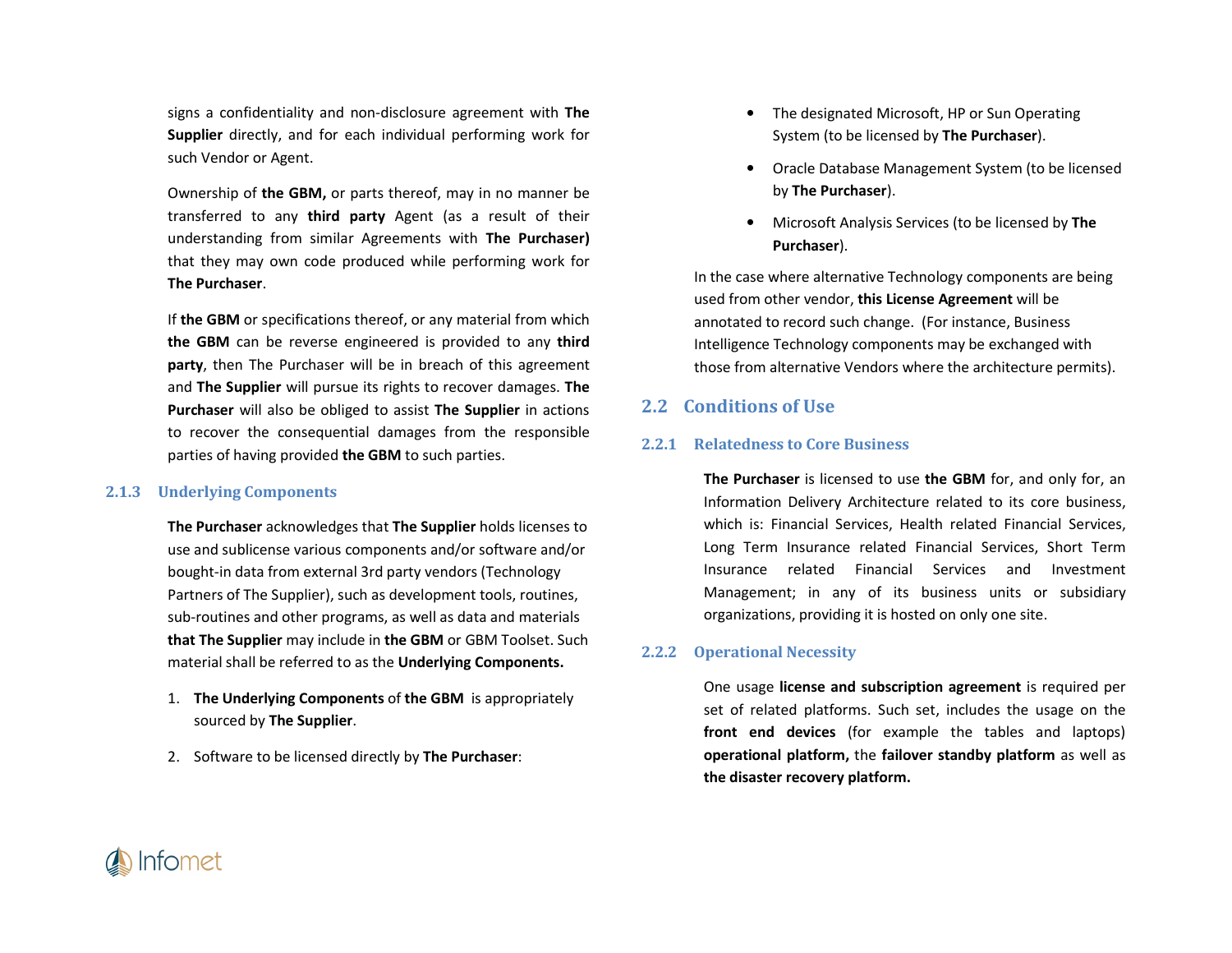**The Supplier** authorises **The Purchaser** to use **the GBM** in the following manner:

- 1. Install **the GBM** on a suitable set of servers of **The Purchaser** (owned, leased or otherwise controlled by **The Purchaser**) for operational use
- 2. Have <u>instances</u> for Development, User Acceptance Testing, Production as well as Standby and DisasterRecovery.
- 3. Have two sets of backup disks of the software components, database scripts and business meta data.
- 4. Make <u>backups</u> of the populated GBM database, which need to be properly secured and managed by Purchaser.
- 5. Securely keep only a limited set (2) of <u>installation disks</u> of the GBM Toolset for operational use.

**The Purchaser** subsequently agrees to and undertakes:

- 1. not to copy or reproduce the **Licensed Software or Information Packs** except as necessary to use **the Licensed Software** as specified in **this Agreement**;
- 2. not to copy **the Licensed Software or Information Packs** without the consent of **The Supplier**, which consent will not be unreasonably withheld;
- 3. not to make more copies other than is necessary of **the Licensed Software** for back-up purposes (usually not more than 2 copies), which must be stored in a secure place and be clearly marked;

## **2.2.3 Protection of Program Rights**

**The Purchaser** subsequently agrees to and undertakes:

- 1. Not to translate, adapt, vary or modify the Licensed Software. Supplementary material based on **the Licensed Software** for **The Purchaser's** own internal use, may be produced.
- 2. except to the extent permitted by law, not to, or not to cause the disassemble, decompile or reverse engineer **the Licensed Software** or create any derivative works based upon the same; and not to re-compile **the GBM,**or any of its tools, without the consent of **The Supplier**;
- 3. not to sub-license, distribute or enter into any agreement to allow non licensed entities to benefitfrom **the Licensed Software**, by allowing them to share the implemented GBM System;
- 4. not to permit use of **the GBM** other than by **The Purchaser's** own employees or **The Purchaser's**appointed sub-contractors who have signed Confidentiality and Non-Disclosure Agreements with **The Supplier**;
- 5. Not to allow open access to the source code of **the GBM**(data structures, meta data or software).
- 6. To keep confidential all Licensed Software and other materials supplied. It is understood that there will be Supplier Vendors to whom **The Purchaser** will have to supply material in order to interface with, or extend the functionality of **the GBM. The Purchaser** will supply no